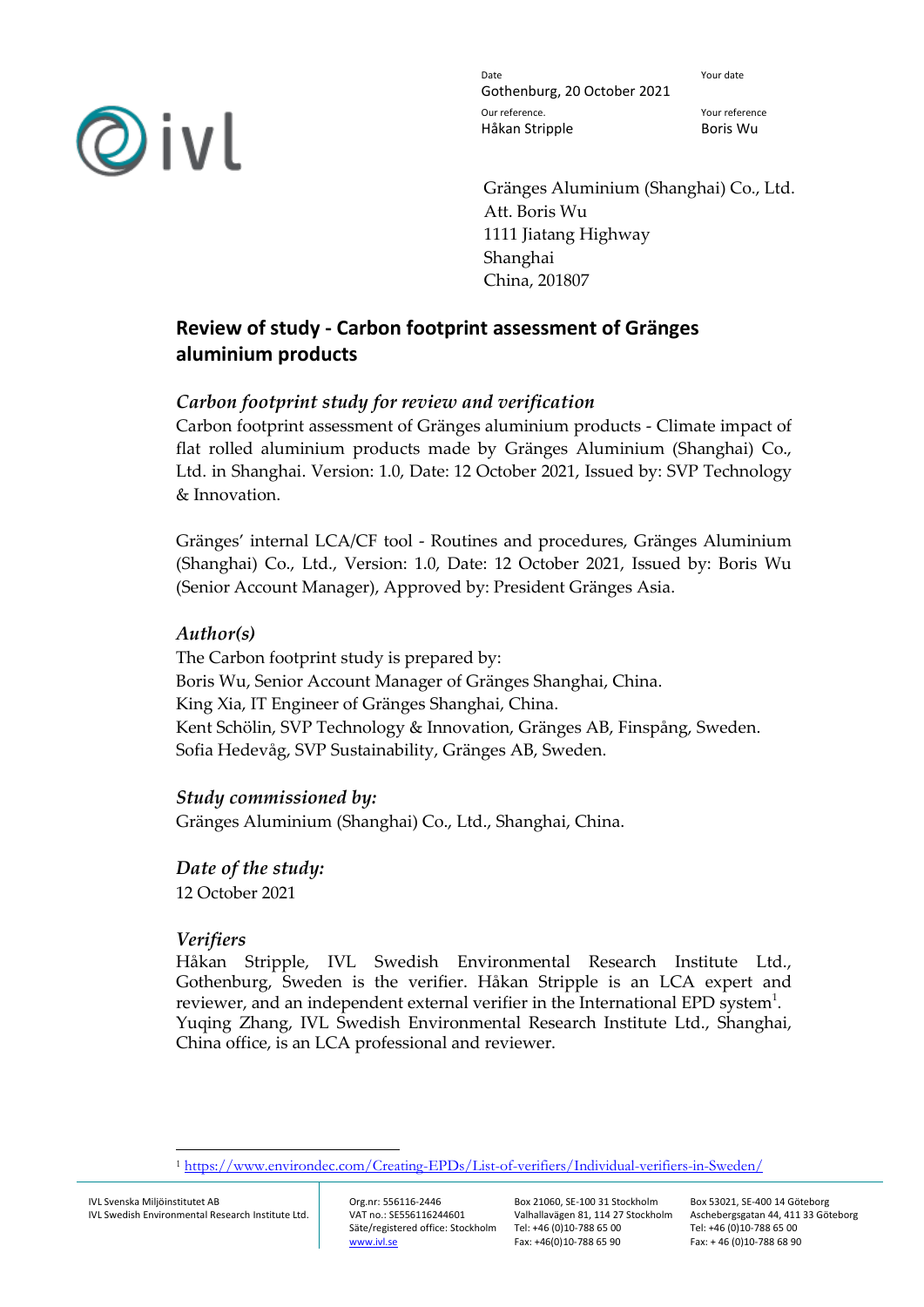### *Background and Scope*

Gränges focuses on rolled aluminium products for heat exchangers and selected niche applications. Gränges' advanced aluminium products are the result of a long-term commitment to research and innovation, and of close development work with customers. Gränges' production site in Shanghai, China, manufactures flat rolled aluminium products. Gränges is focused on rolled products for heat exchangers and selected niche applications such as automotive applications but also for other segments. Gränges offers a comprehensive range of clad and unclad rolled aluminium products applications with a high degree of functionality and performance.

Gränges has a strong commitment to develop sustainable products, minimize the environmental impact of its operations, uphold ethical business practices, and provide a safe and good working environment. Gränges also has a long experience of efforts to reduce the environmental impacts from its production as well as developing new aluminium products in collaboration with their customers along the entire value chain.

In this case, the environmental performance of a large number of products at product article level have been studied by the development of a calculation model to calculate carbon footprints (CF) for different products produced by Gränges Aluminium (Shanghai) Co., Ltd. at Shanghai, China. This work is based on a similar development work done by Gränges, Sweden. The CF model and methodology aims to, on demand, be able to calculate CFs for the various products that Gränges Aluminium (Shanghai) Co., Ltd. manufactures (more than 2000 different products are available). CFs have thus not been calculated for all the products, but the review instead aims to review the calculation model and the methodologies used as well as the instructions and routines that exist to ensure and verify the development of future CFs for Gränges products. This includes the calculation and control of the CFs as well as the operation and maintenance of the model, including annual updates and changes as well as requirements for reverification. This review thus has some similarities with the EPD Process Certification that exists within the international EPD system. Gränges will mainly use and communicate the CFs for the products in a Carbon footprint certificate for each or several products but other use may also exist.

The task of the verifier was to review the study including layout and methodology of the study, the CF report, the CF model, Gränges' internal LCA/CF tool - Routines and procedures, the CF background information, underlying data, and general calculations. The product groups included in the verification are unclad and clad aluminium sheet and strip products produced by Gränges Aluminium (Shanghai) Co., Ltd. in Shanghai, China. The verification is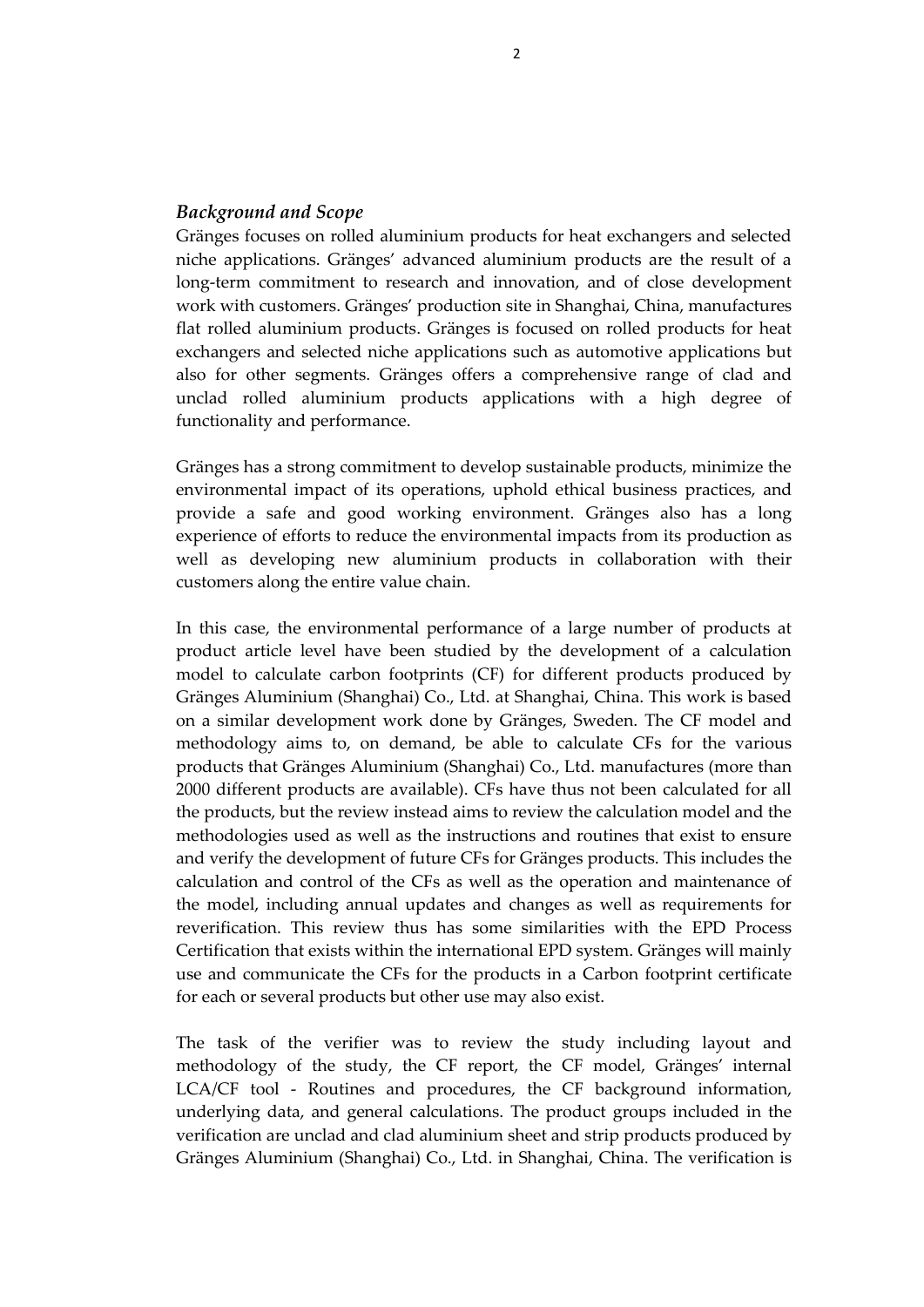performed in order to check and verify the calculations and validity of the system boundaries chosen and product model defined, as well as consistency with the steering documents, which mainly are ISO14040:2006, ISO14044:2006, and ISO14067:2018.

#### *Review process*

The review has been carried out as a normal review of an LCA/CF study but in this case, the final results of each product has not been reviewed because the final results for each product was not calculated in the study. Only example products were calculated. The focus for the review has instead been the methods and model to be used in the calculation of the carbon footprint for each product. If the entire calculation chain of the carbon footprints can be ensured and verified, the final results from the calculations will also be ensured.

Gränges Aluminium (Shanghai) Co., Ltd. in China has developed this study according to the ISO standard procedures for LCA and Carbon footprint and with addition of standardised procedures, documentation and their updated internal and external data covering their production in a system perspective. IVL and Håkan Stripple have reviewed the study according to the standardised procedures for a critical review for LCA and CF described in the ISO standards. The review is based on the written materials from the study (the LCA/CF report, internal routine report, CF model and CF certificate) and sample checks of this and other materials. Thus, not all data and calculations are checked. The review statement and conclusions are given with regard to the current state of art and the information, which has been received from Gränges Aluminium (Shanghai) Co., Ltd. in China. The comments and corrections are documented directly in the documents. The information in the review process is thus traceable throughout the entire review process.

The final documentation was sent to the verifier for review by e-mail. After reading and comments, the different remarks were discussed and commented by Gränges' personnel online as well as in an internet review meeting held 12 October 2021. The report *Carbon footprint assessment of Gränges aluminium products - Climate impact of flat rolled aluminium products made by Gränges Aluminium (Shanghai) Co., Ltd. in Shanghai* and the internal governing document *Gränges' internal LCA/CF tool - Routines and procedures, Gränges Aluminium (Shanghai) Co., Ltd.* were mainly reviewed.

The reports explain the goal and scope, methodologies, and main assumptions. After discussions and request in the review process, satisfactory changes were made. The reviewer has checked the entire product chain including upstream data, core processes, and downstream data (recycling data). The reviewer has checked the product specifications, the product systems and boundaries, the data